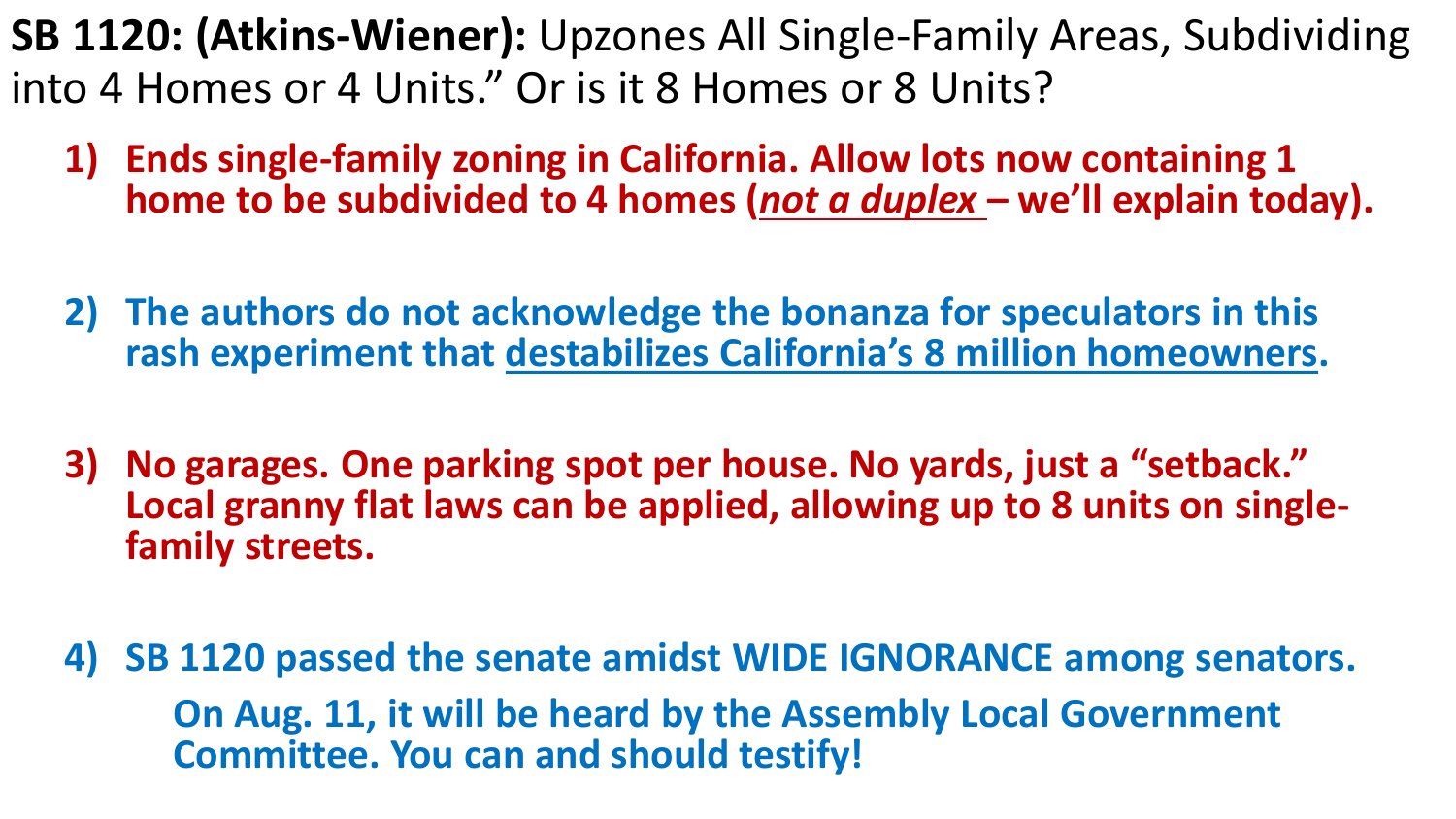## **SB 902 (Scott Wiener):** Cities Can Allow 10-Unit Luxury Buildings Everywhere AND Nullify Open Space Ballot Victories

- **1) Lets any municipality nullify citizen-initiated, VOTER APPROVED laws protecting shores, hills, open space or any other land. At least 40 open spaces are at threat.**
- **2) Allows any municipality to override zoning, to approve a 10-unit market-rate building on ANY** *urban infill* **parcel or ANY PARCEL within a** *jobs-rich* **or** *transit-rich* **area.**
- **3) What is urban infill? It is** *underutilized land* **common in most cities and towns. "Underutilized" is a term of art, widely abused to justify demolitions.**
- **4)**
- **Q: Why does Scott Wiener want 10 market-rate units on every street? The same number at the core of his SB 50?**

**A: Because at 11 units, developers would include affordable housing. This is another 2020 luxury housing bill. Scott Wiener calls SB 902 "local control."**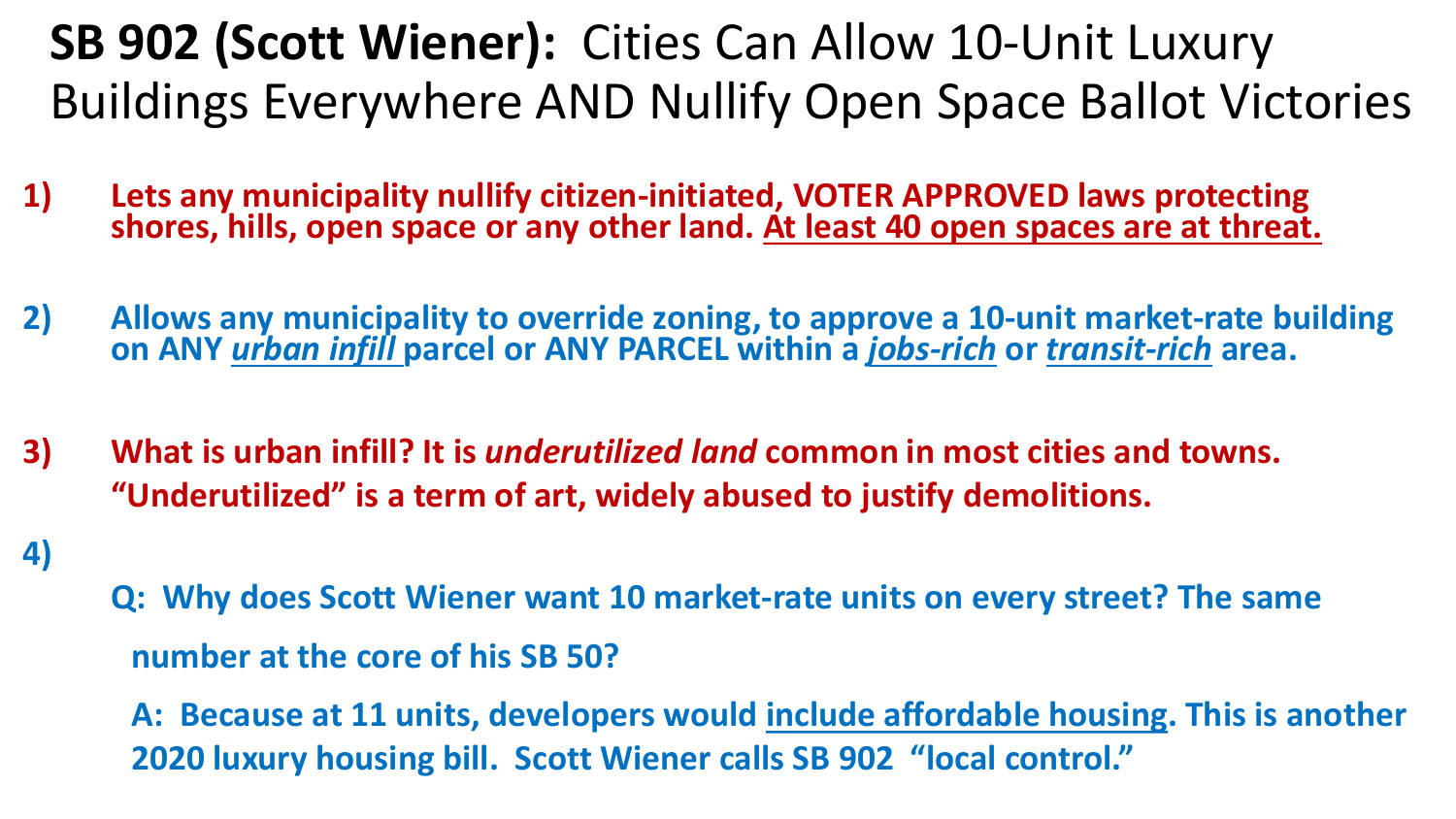# State Legislature FAIL Shown by the State's own Data: 'Density Bonus' Law Has Built a Luxury Housing Glut

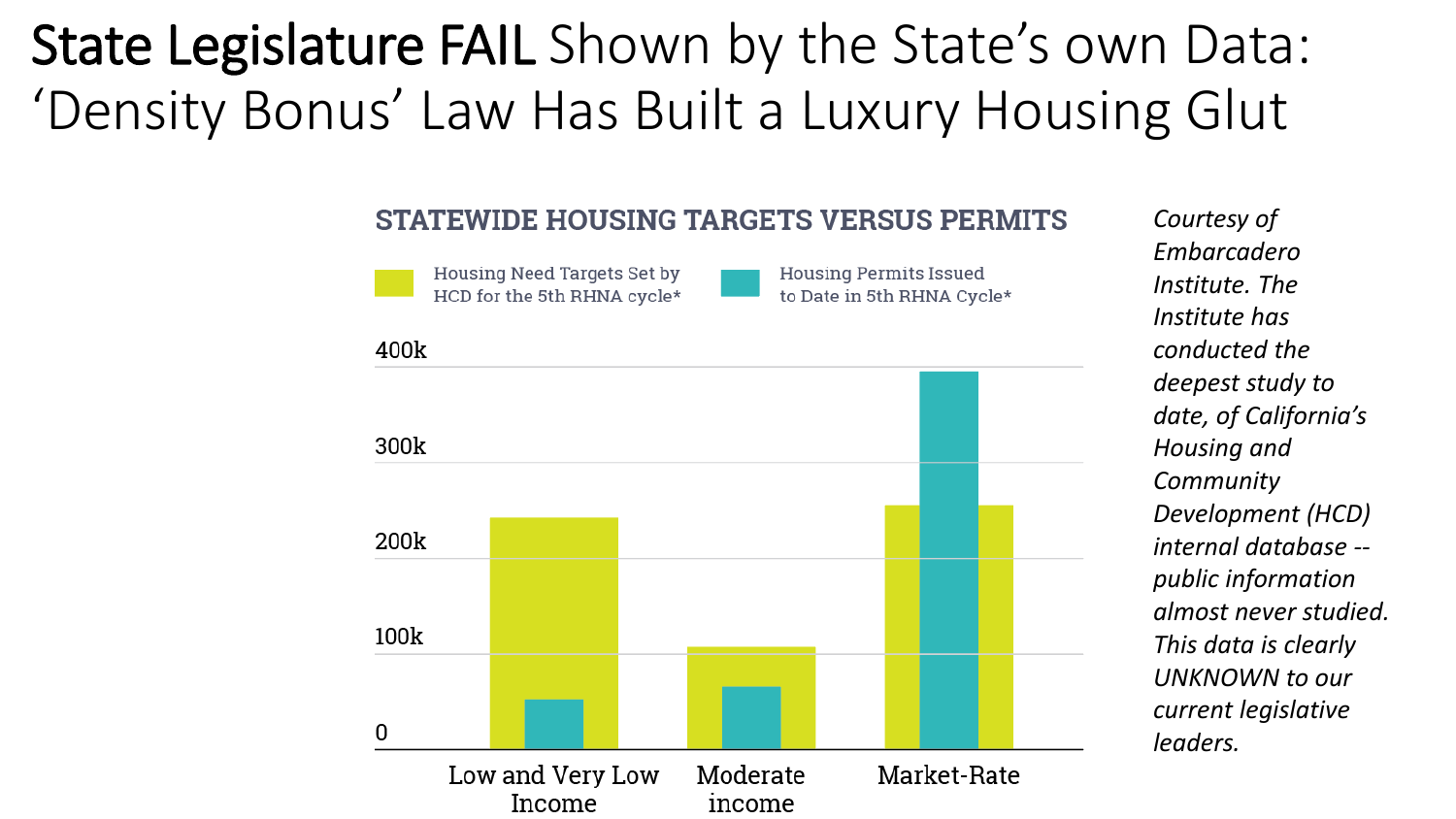# 2011: Legislature DEFUNDED Affordable Housing. 2016: Wiener Dreamed Up "Blame the Communities"

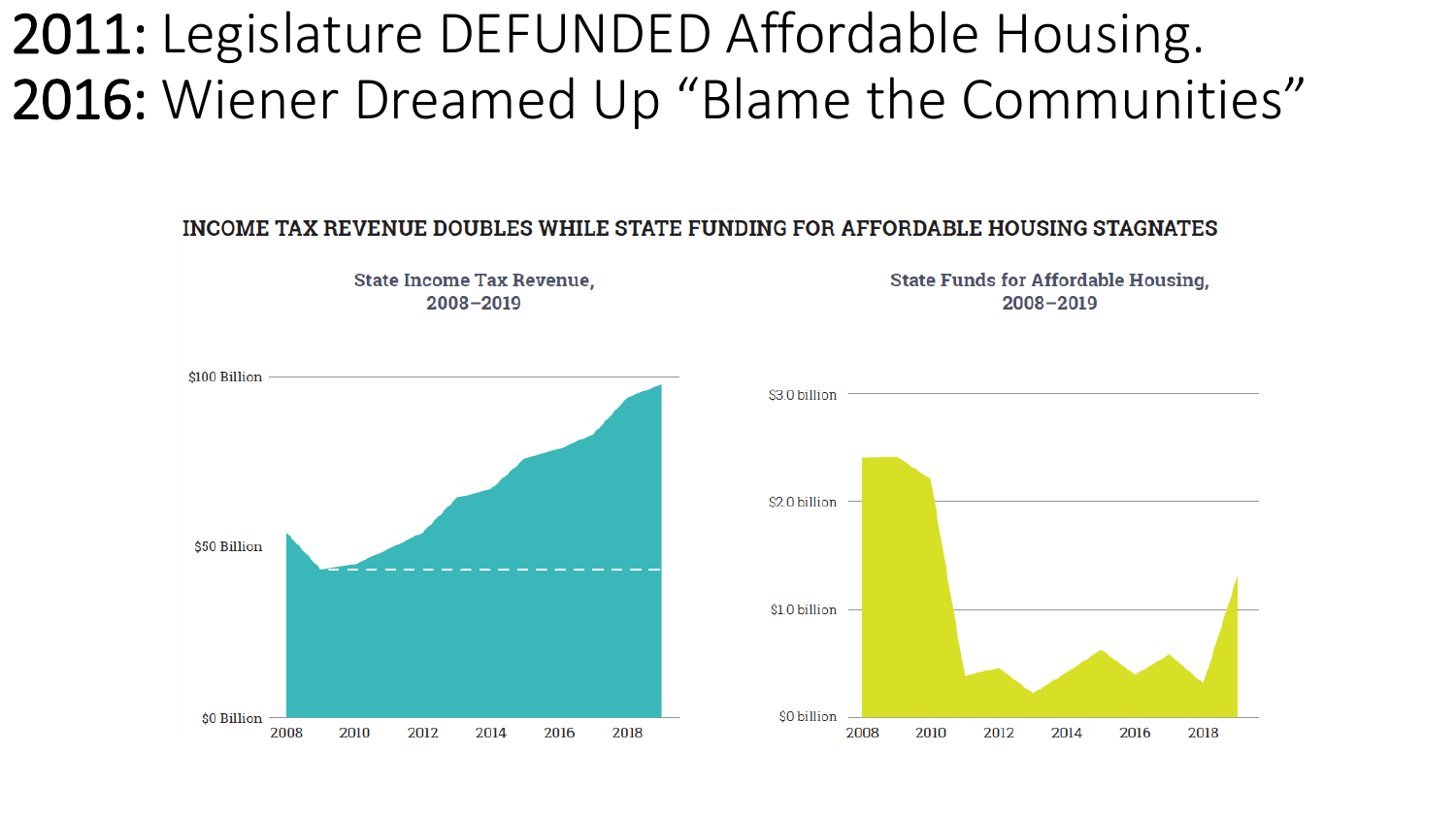# Gov. Newsom and the 2020 Legislature Embrace Wiener's Messaging "Communities are to blame." Even the Feds do a better job than the California Legislature.

A decade ago Californians saw a similar investment of state and federal income tax dollars go to affordable housing. Some have blamed municipalities for the failure to reach state affordable housing goals, but without the funding it is an impossible task.

FEDERAL GOVERNMENT VS. STATE GOVERNMENT COMMITMENT TO AFFORDABLE HOUSING IN CALIFORNIA





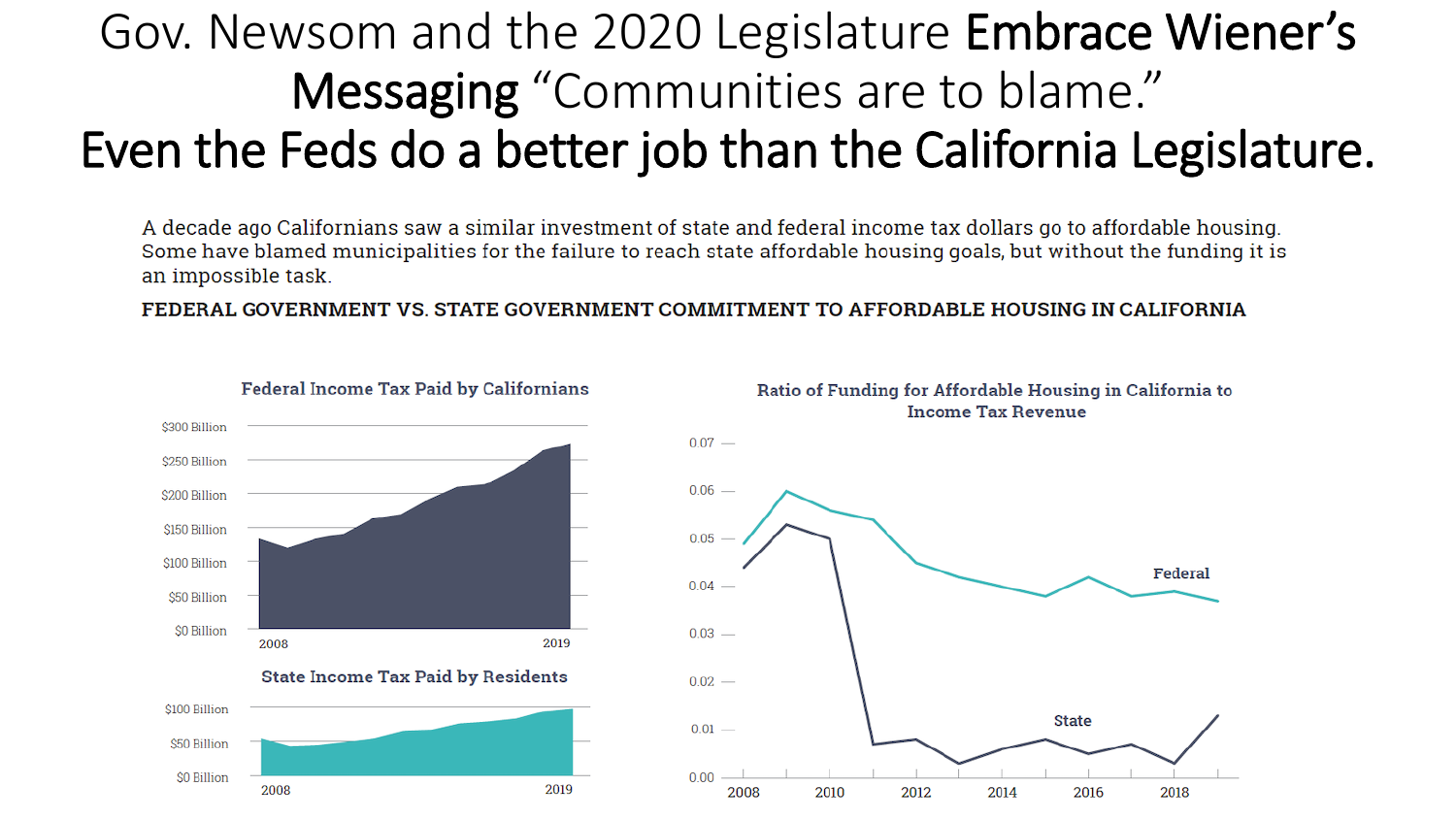### Newsom, Atkins & Wiener **Now Get Unusual Pushback in High Places**

In July, the CEO of Southern California Association of Governments (SCAG) was asked by transit leader Denny Zane: **"***Don't we need to subsidize affordable housing to make this work***?"**

#### *CEO* **Kome Ajise, of SCAG, stunned the webinar of 600 planners, transit advocates and policy makers, with this open hit on Sacramento:**

"There is no way we get to it without subsidies. ... **Without question we have met market rate (goals) and in some cases overdone market rate**. ... You have to subsidize it. We're just tinkering at the edges."

**Peter Calthorpe, the leading urbanist in the Bay Area, told the same crowd:** "We must stop focusing on existing housing and destroying existing housing to build housing. **It has not worked, it does not work."**